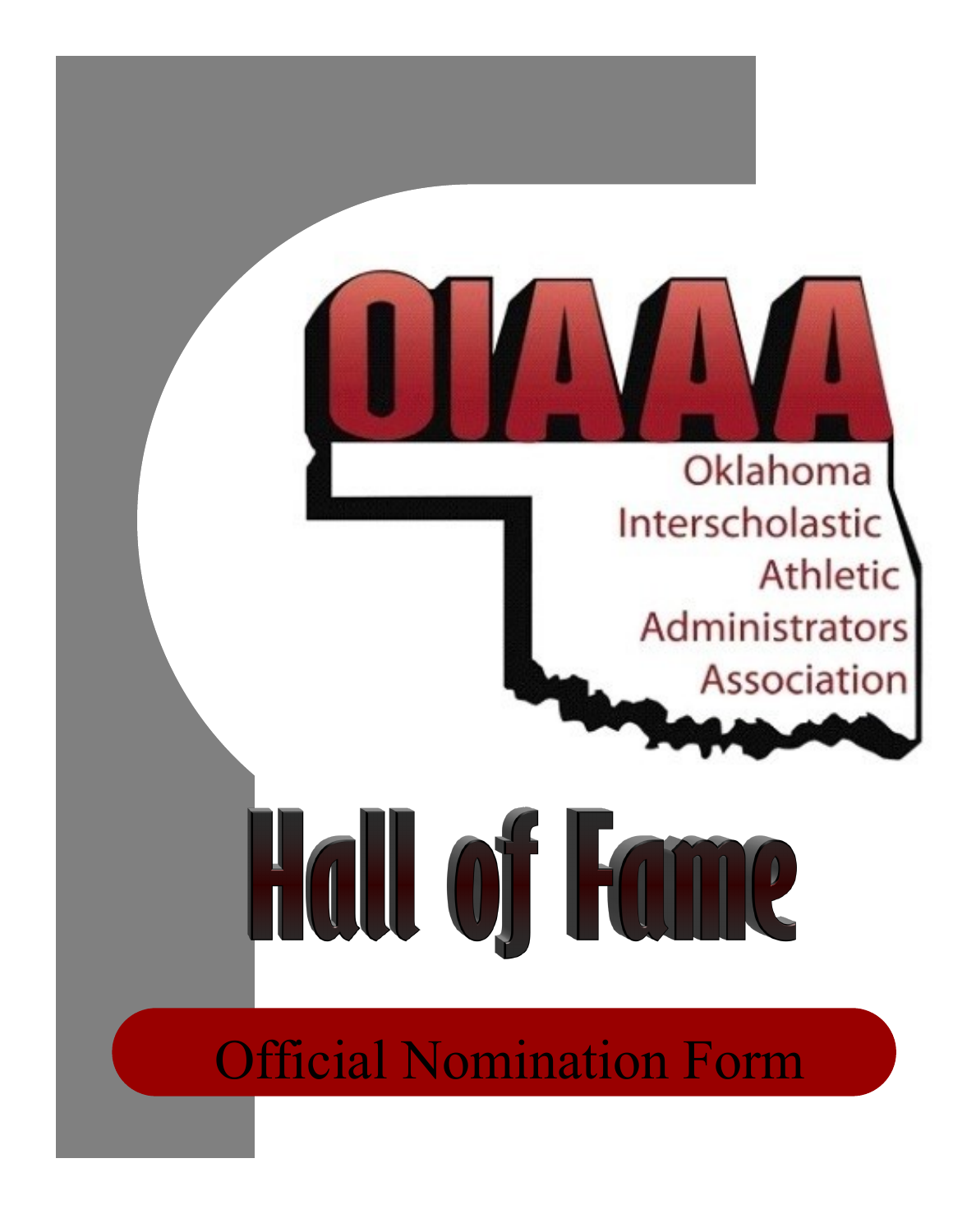# **GENERAL CRITERIA**

All candidates must have exhibited a sustained superior performance throughout their career exemplifying the highest standards of sportsmanship, ethical conduct, and moral character.

All candidates for the Hall of Fame must have had at least ten years of experience prior to September  $1<sup>st</sup>$  of the applicable year in order to be considered for indication. Retired candidates are preferred.

Athletic Administrators will be considered on the merits of their service as high school athletic administrators or state athletic administrators.

All candidates will be judged on their significant and/or long term contributions to interscholastic athletics. While many have served programs over a long and distinguished career, their accomplishments must have been worthy of state recognition for them to be considered. Longevity without meaningful state impact does not constitute the necessary credentials for Hall of Fame consideration.

Nominees for the Hall of Fame will either be:

- approved and sent to the Selection Committee
- put on hold

The "hold for further consideration" category means a nominee may be considered again for the induction and additional information and supportive material possibly would be helpful before future consideration.

The OIAAA Hall of Fame is organized as a means of recognizing, preserving and promoting athletic administrators. The award is the highest honor an athletic administrator can receive for his/her contributions and accomplishments on the state level. Further, the award sets a standard for athletic administrators to emulate.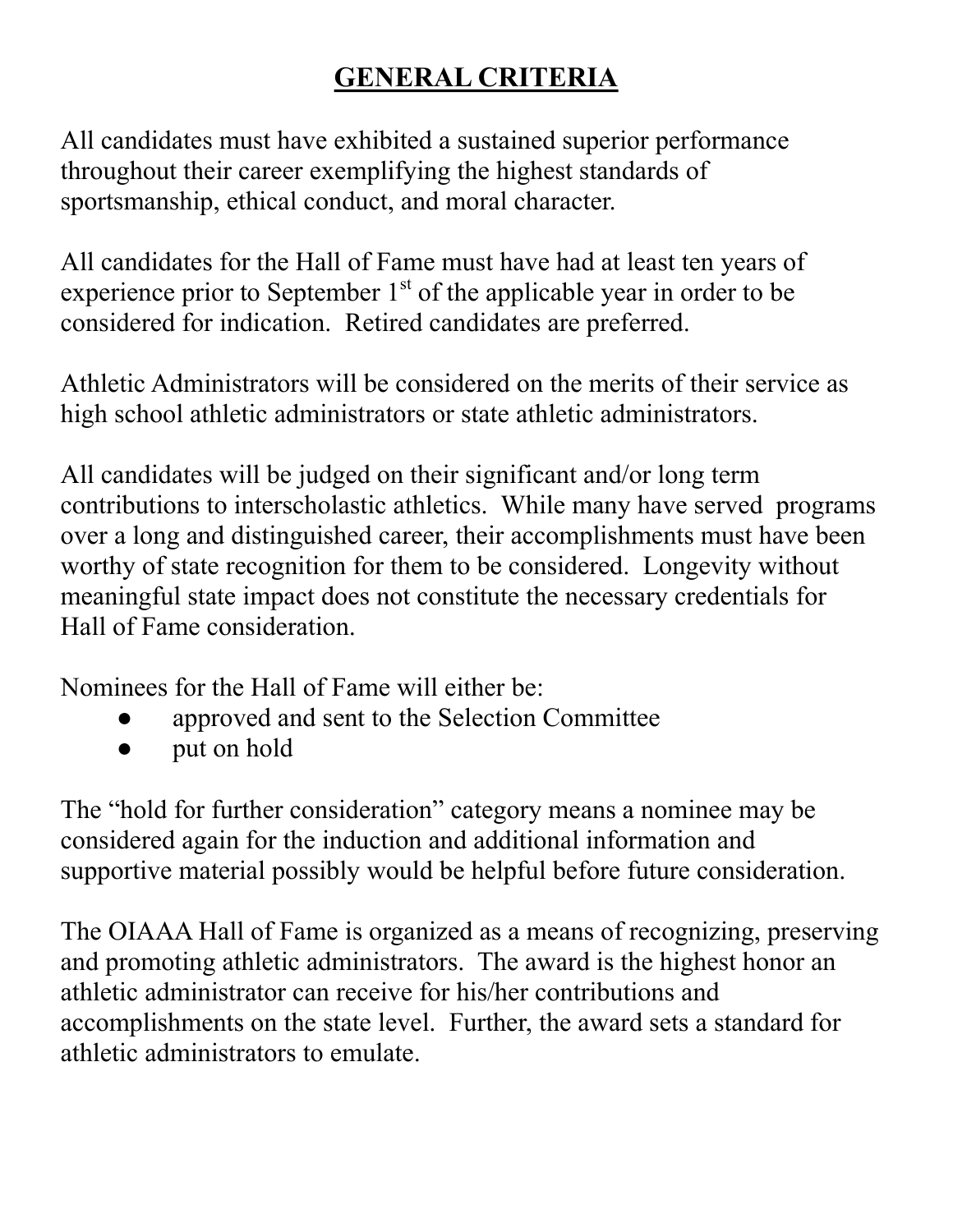## **INSTRUCTIONS**

A complete nomination form and supporting letters of recommendation must be received by December  $1<sup>st</sup>$  for the candidate to be considered for the following year's class. The completed nomination form and support materials should be sent to OIAAA, 109 N. Armstrong, Bixby, OK 74008 ATTN: Hall of Fame/Stephanie Blackwell. All information submitted will become the property of the OIAAA.

A completed nomination form must be accompanied by letters of recommendation from the nominator and the state athletic directors association. When support material is difficult to obtain, additional letters may be in order to substantiate the individual's accomplishments and/or contributions. Letters of recommendation for other awards or honors should not be used as a substitute for the requirement. A limited number of newspaper clippings, magazine articles, should be included to help substantiate the accomplishments and contributions of the nominee. These materials should focus on high school accomplishments and contributions listed and be in chronological order.

Please use the following guidelines when preparing the nomination materials:

- 1. All materials should be submitted on  $8\frac{1}{2}$  by 11" paper.
- 2. Nominators should sign their names on page 4 of the nomination document.
- 3. Do not use highlighters to point out specific facts, underline or draw arrows to mark copy.
- 4. All materials should be presented in typewritten form.
- 5. Do not use notebooks with plastic cover sheets.
- 6. Put names on photos.

A school shall have only one inductee annually. This inductee should meet qualifications and requirements of the state athletic administrators association. All inductees must be present at the induction ceremony.

The OIAAA Hall of Fame will be held in conjunction with the OCA Summer Conference.

You may type or computer-generate information for appropriate application sections. This form may be downloaded form the OIAAA website.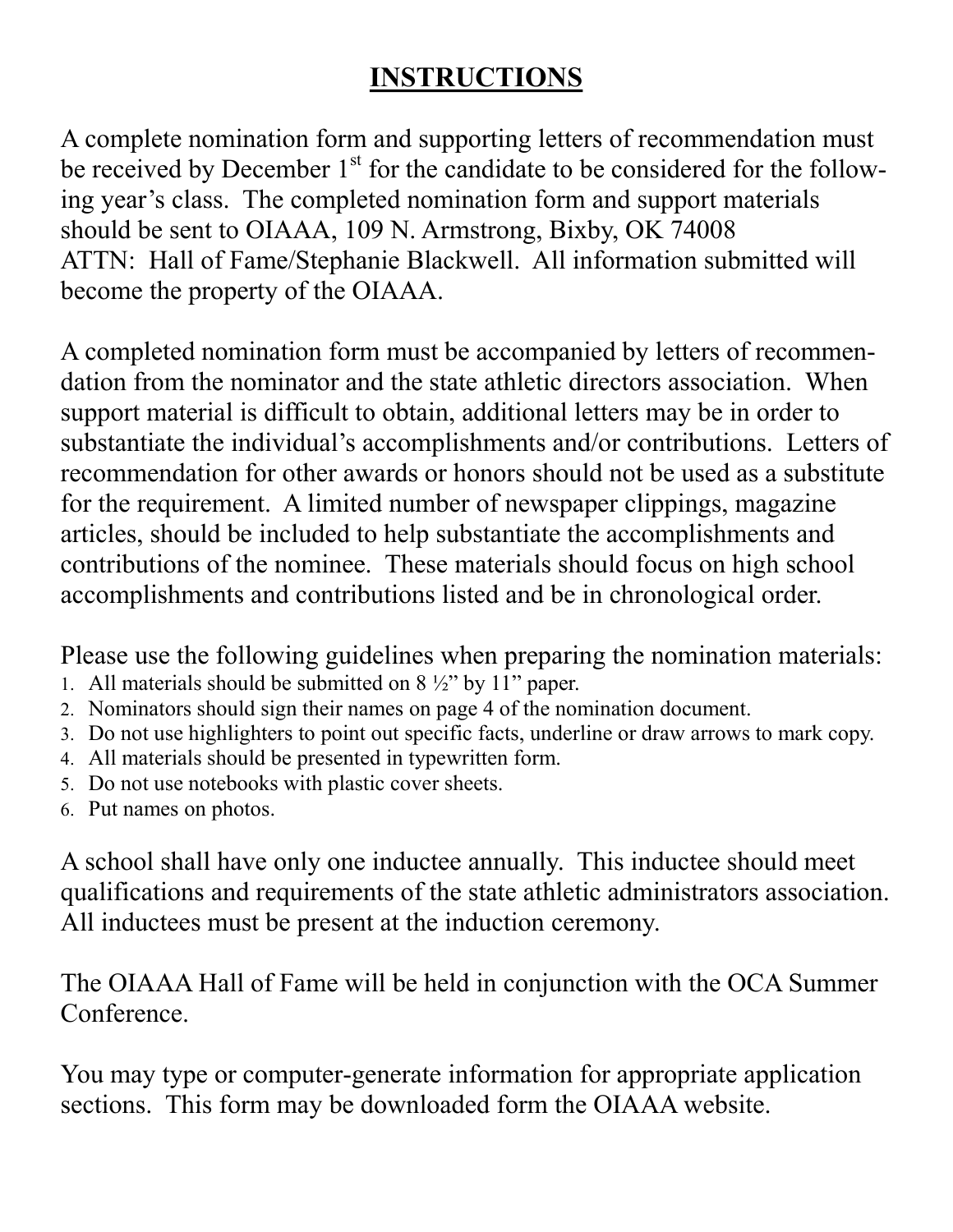

Interscholastic Athletic Administrator

Extraordinary Contributions to HS Athletic Administration

### **HALL OF FAME NOMINEE**

(first, middle, last)

#### **Individual Submitting Nomination**

| Name                  |            |
|-----------------------|------------|
| Home Phone            | Cell Phone |
| <b>Street Address</b> |            |
| City, State, Zip Code |            |
| E-Mail Address        |            |
| Signed                | Date       |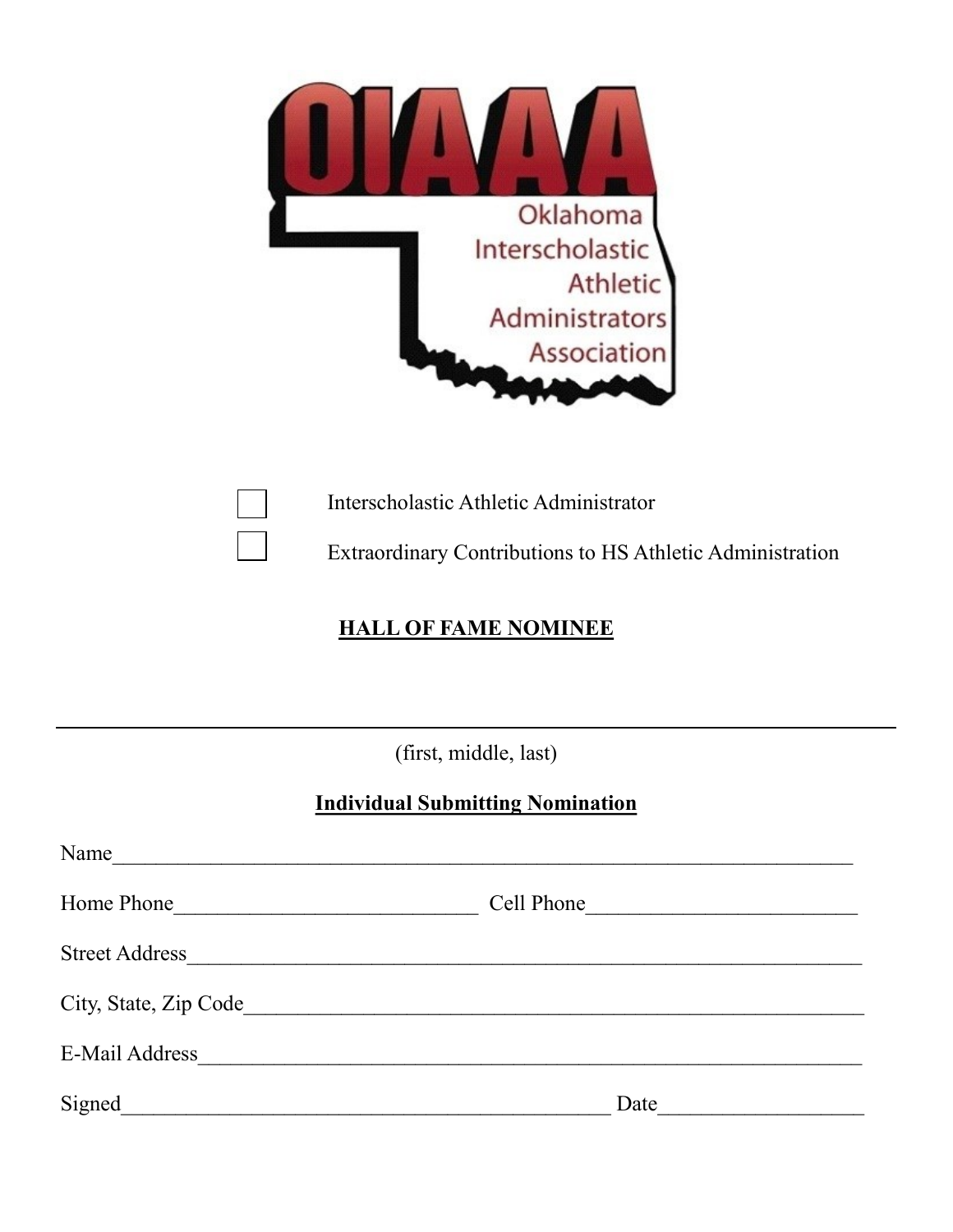### **HALL OF FAME NOMINEE**

|                                                     |                                                           | (first, last, middle)                                                                                                |        |
|-----------------------------------------------------|-----------------------------------------------------------|----------------------------------------------------------------------------------------------------------------------|--------|
| Current Address                                     |                                                           |                                                                                                                      |        |
|                                                     |                                                           | (Street address, city, state, zip)                                                                                   |        |
|                                                     |                                                           | Phone Date of Birth                                                                                                  |        |
|                                                     |                                                           | Is the nominee still active in any area athletics other than the category for which he/she is being nominated?<br>No |        |
|                                                     |                                                           | If yes, please explain:                                                                                              |        |
|                                                     |                                                           |                                                                                                                      |        |
|                                                     |                                                           |                                                                                                                      |        |
|                                                     |                                                           | Name of Spouse or Closest Living Relative: Manual Allen Closest Living Relative:                                     |        |
|                                                     |                                                           |                                                                                                                      |        |
|                                                     |                                                           | Home Phone: Cell Phone: Cell Phone:                                                                                  |        |
| Schools attended:<br>Name of School<br>High School: | <b>City and State</b>                                     | Year Graduated                                                                                                       | Degree |
| College/University:                                 |                                                           |                                                                                                                      |        |
|                                                     |                                                           |                                                                                                                      |        |
| Post Graduate School:                               |                                                           |                                                                                                                      |        |
| Please provide the following:                       | Letters of Recommendation attached-limited to two letters | Small portrait-type Photograph of Nominee Attached (to be used for news release, etc.)                               |        |

-<br>Newspaper and/or Other Supportive Material attached-total of six pages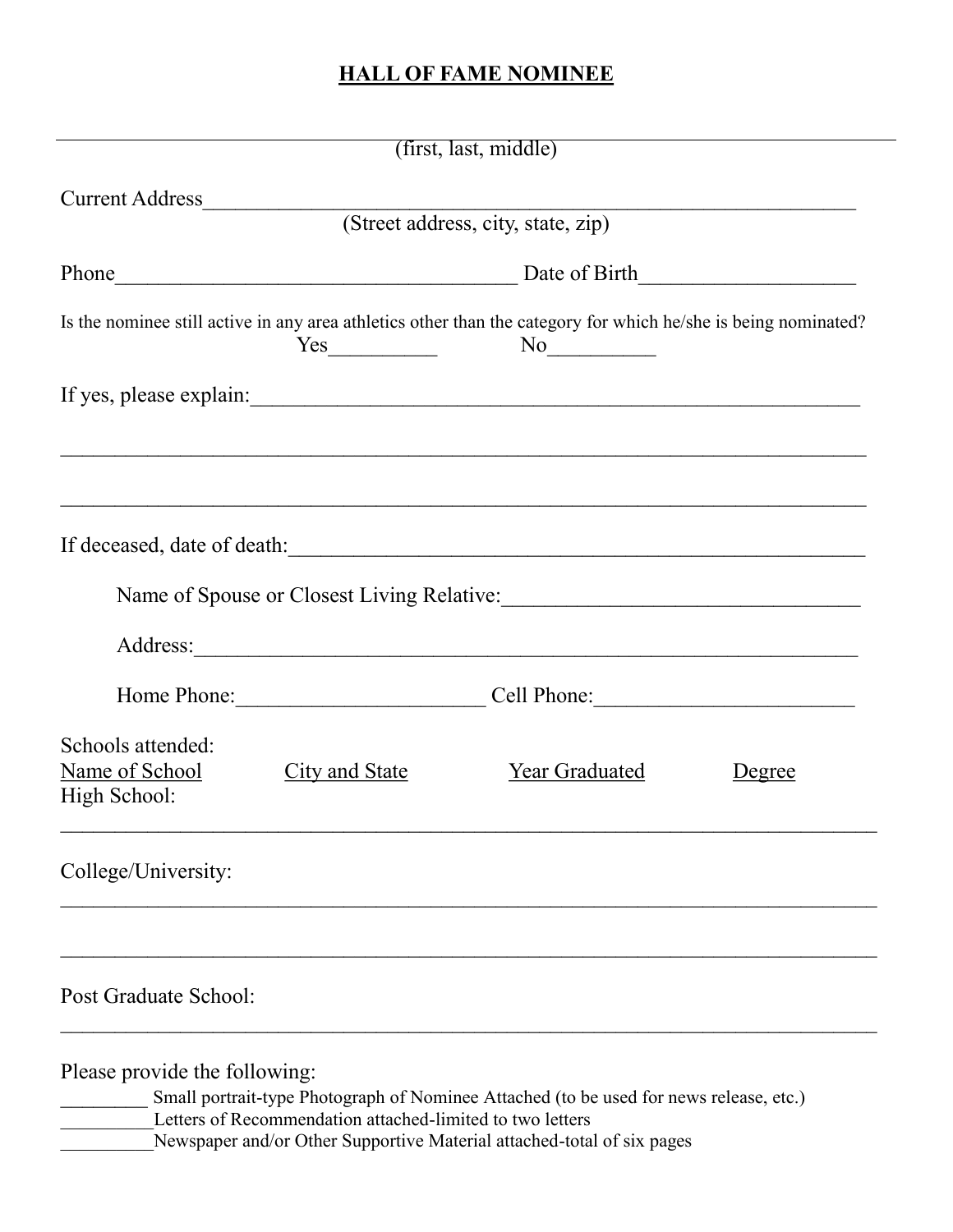#### **PLEASE PROVIDE THE FOLLOWING INFORMATION**

Describe your career as an Interscholastic Athletic Administrator:

Describe your defining moment as an Interscholastic Athletic Administrator:

Special Honors and Achievements:

Professional affiliations and Achievements (involvement in local, state, national and other related professional organizations)::

Other information not previously mentioned: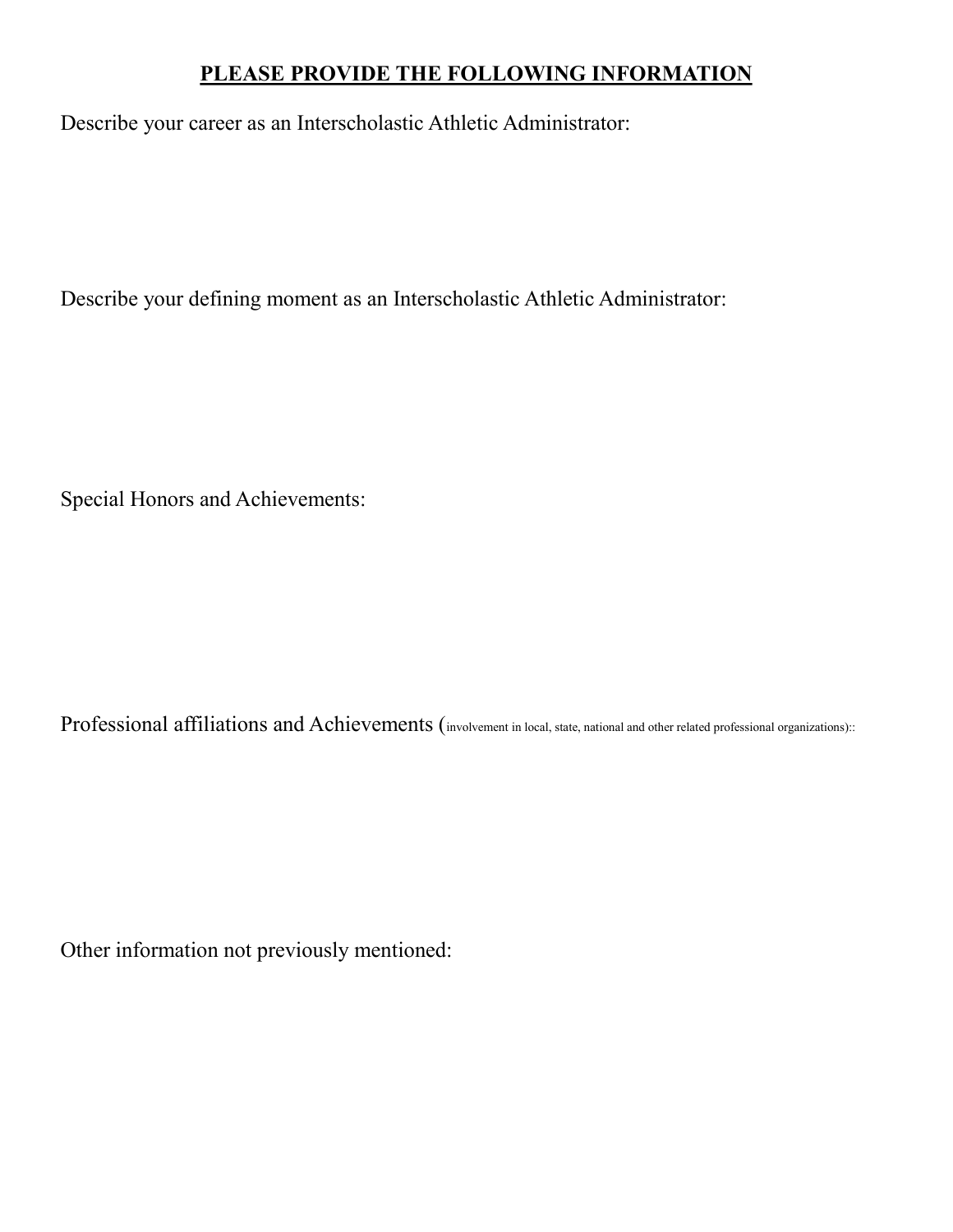#### **OTHER**

(Traditional Athletic Director; Extraordinary Contributions to Athletic Administration)

Career Description and Affiliation with Interscholastic Athletics (areas, length of service, etc.):

Contributions to Interscholastic Athletics (stress those with state impact):

Special Honors and Achievements (Including Involvement in Local, State and National Professional Organizations):

Other Information (not previously listed):